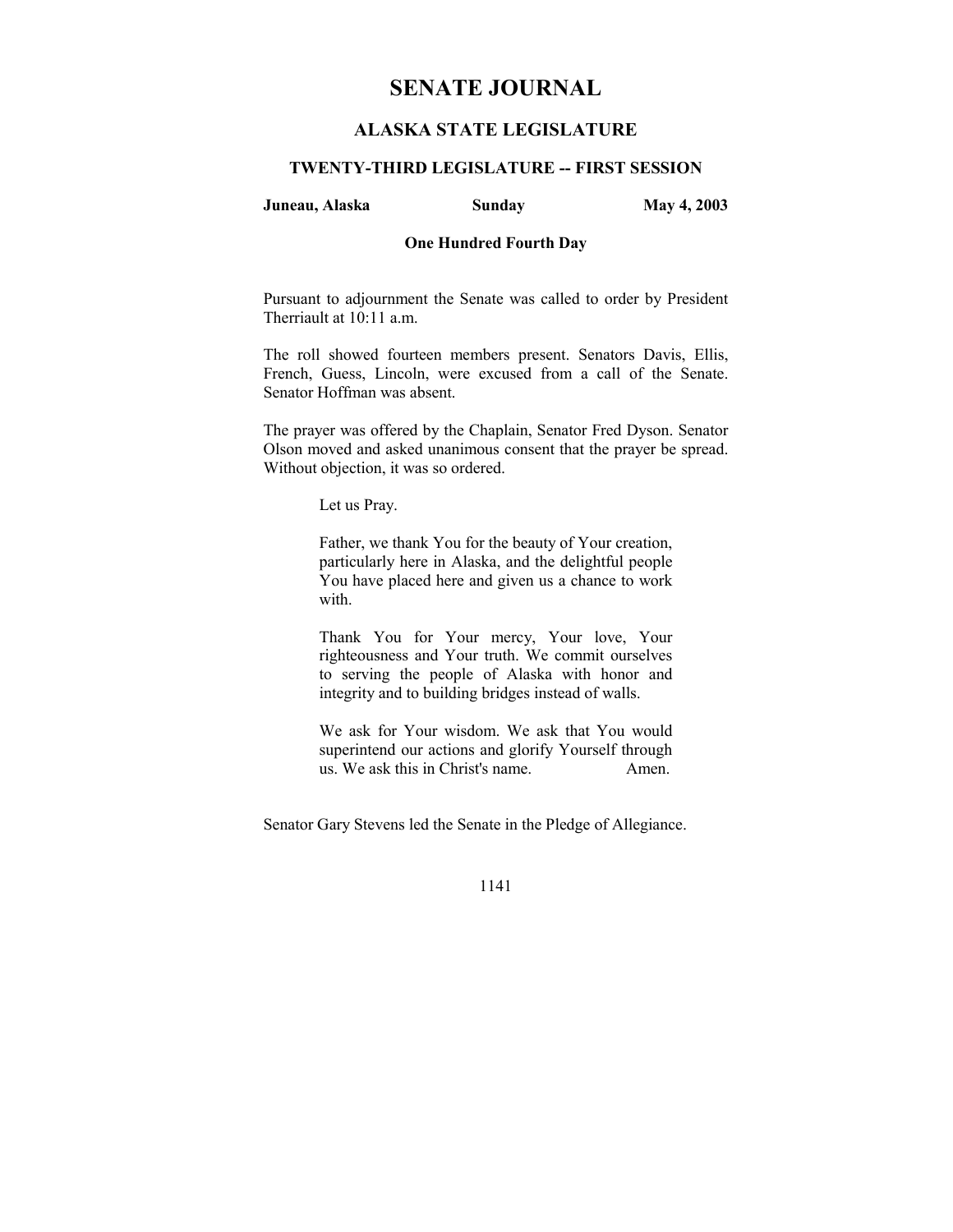## **Certification**

Senator Ben Stevens moved and asked unanimous consent that the journal for the one hundred third legislative day be approved as certified by the Secretary. Without objection, it was so ordered.

#### **Standing Committee Reports**

## **HB 212**

The Judiciary Committee considered CS FOR HOUSE BILL NO. 212(JUD) "An Act relating to trusts, including trust protectors, trustee advisors, transfers of property in trust, and transfers of trust interests, and to creditors' claims against property subject to a power of appointment." Signing do pass: Senator Seekins, Chair; Senators Therriault, Ogan.

The following previously published fiscal information applies: Fiscal Note No. 1, zero, Department of Law

The bill was referred to the Rules Committee.

### **Consideration of the Calendar**

#### **Second Reading of Senate Bills**

### **SB 63**

SENATE BILL NO. 63 "An Act relating to municipal property taxation in annexed and detached areas; and providing for an effective date" was read the second time.

Senator Gary Stevens, Chair, moved and asked unanimous consent for the adoption of the State Affairs Committee Substitute offered on page 1071. Senator Elton objected, then withdrew his objection. There being no further objections, CS FOR SENATE BILL NO. 63(STA) "An Act relating to transition provisions related to municipal mergers, consolidations, dissolutions, reclassifications, annexations, detachments, and incorporations; and relating to municipal property taxation in annexed, detached, and newly incorporated areas" was adopted.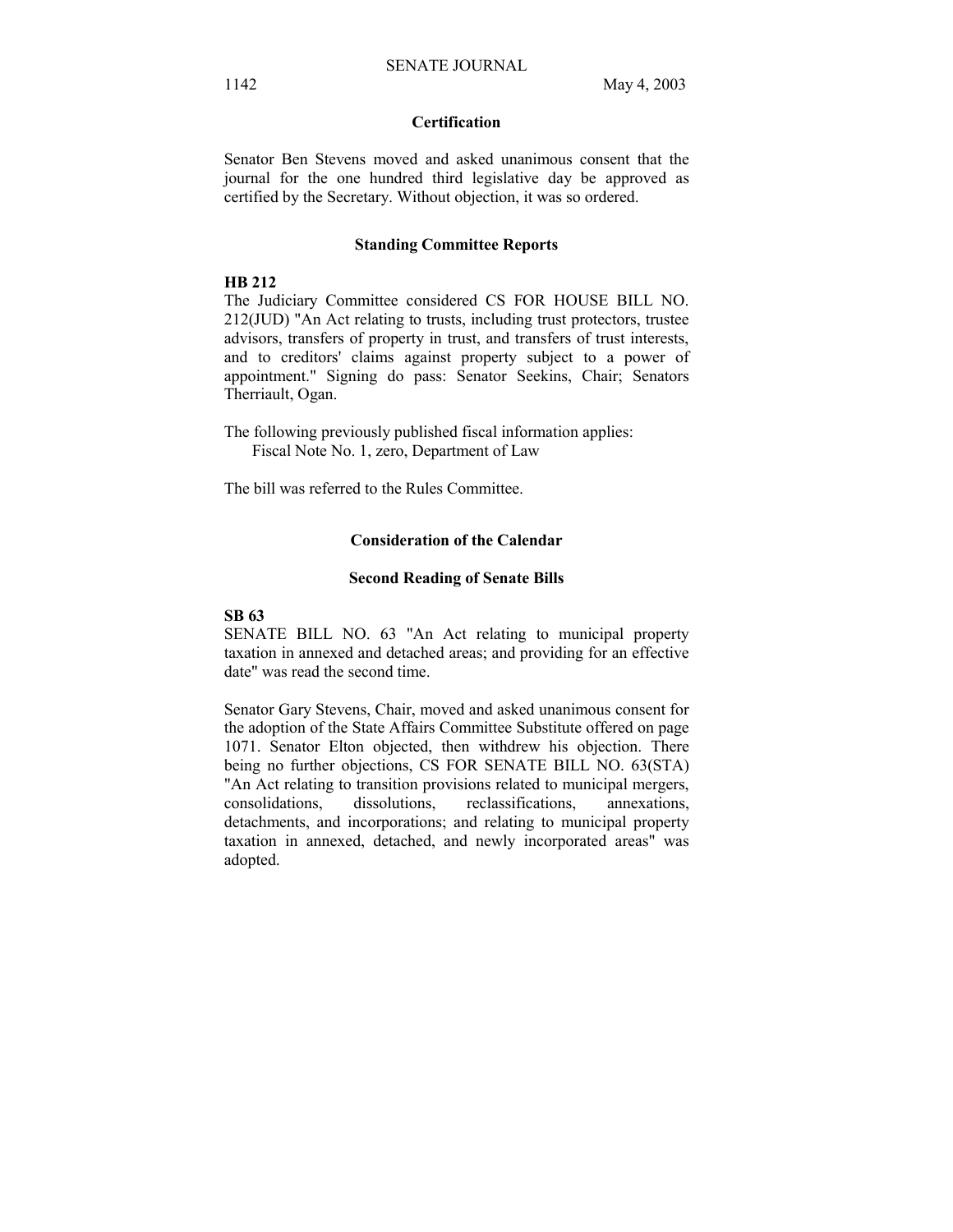CS FOR SENATE BILL NO. 63(STA) will be on the May 5 calendar.

#### **Second Reading of House Bills**

#### **HB 127**

CS FOR HOUSE BILL NO. 127(STA) "An Act relating to roadside memorials within the right-of-way of a state highway" was read the second time.

Senator Gary Stevens, Chair, moved and asked unanimous consent for the adoption of the State Affairs Senate Committee Substitute offered on page 1101. Senator Elton objected, then withdrew his objection. There being no further objections, SENATE CS FOR CS FOR HOUSE BILL NO. 127(STA) was adopted.

President Therriault stated SENATE CS FOR CS FOR HOUSE BILL NO. 127(STA) will be on the May 5 calendar.

#### **HB 146**

CS FOR HOUSE BILL NO. 146(HES) "An Act repealing the termination date of certain provisions that require the reporting of social security numbers and automated data matching with financial institutions for child support enforcement purposes; relating to social security numbers on applications for commercial fishing licenses; and providing for an effective date" was read the second time.

President Therriault stated CS FOR HOUSE BILL NO. 146(HES) will be on the May 5 calendar.

#### **Third Reading of Senate Bills**

#### **SB 88**

SENATE BILL NO. 88 was read the third time.

The question being: "Shall SENATE BILL NO. 88 "An Act relating to standards for forest resources and practices; and providing for an effective date" pass the Senate?" The roll was taken with the following result: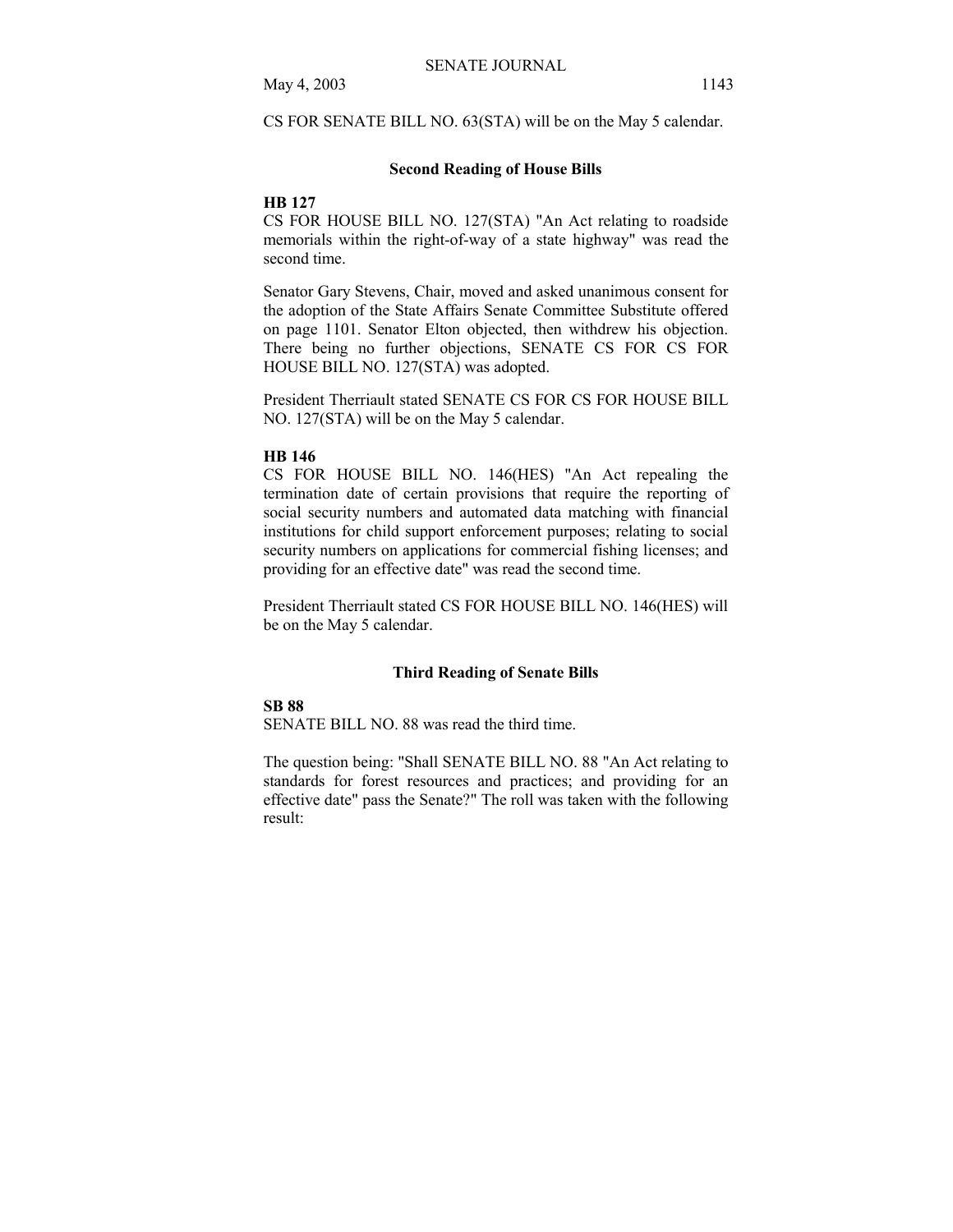SB 88 Third Reading - Final Passage Effective Dates

#### **YEAS: 14 NAYS: 0 EXCUSED: 5 ABSENT: 1**

Yeas: Bunde, Cowdery, Dyson, Elton, Green, Ogan, Olson, Seekins, Stevens B, Stevens G, Taylor, Therriault, Wagoner, Wilken

Excused: Davis, Ellis, French, Guess, Lincoln

Absent: Hoffman

and so, SENATE BILL NO. 88 passed the Senate.

Senator Ben Stevens moved and asked unanimous consent that the vote on the passage of the bill be considered the vote on the effective date clauses. Without objection, it was so ordered.

Senators Elton, Cowdery, Ben Stevens, Therriault, moved and asked unanimous consent to be shown as cosponsors on the bill. Without objection, it was so ordered.

Senator Elton gave notice of reconsideration.

**SB 148** 

SENATE BILL NO. 148 was read the third time.

The question being: "Shall SENATE BILL NO. 148 "An Act relating to allowable absences for certain members of the armed forces and their spouses and dependents for purposes of eligibility for permanent fund dividends; and providing for an effective date" pass the Senate?" The roll was taken with the following result:

SB 148 Third Reading - Final Passage Effective Date

### **YEAS: 14 NAYS: 0 EXCUSED: 5 ABSENT: 1**

Yeas: Bunde, Cowdery, Dyson, Elton, Green, Ogan, Olson, Seekins, Stevens B, Stevens G, Taylor, Therriault, Wagoner, Wilken

Excused: Davis, Ellis, French, Guess, Lincoln

Absent: Hoffman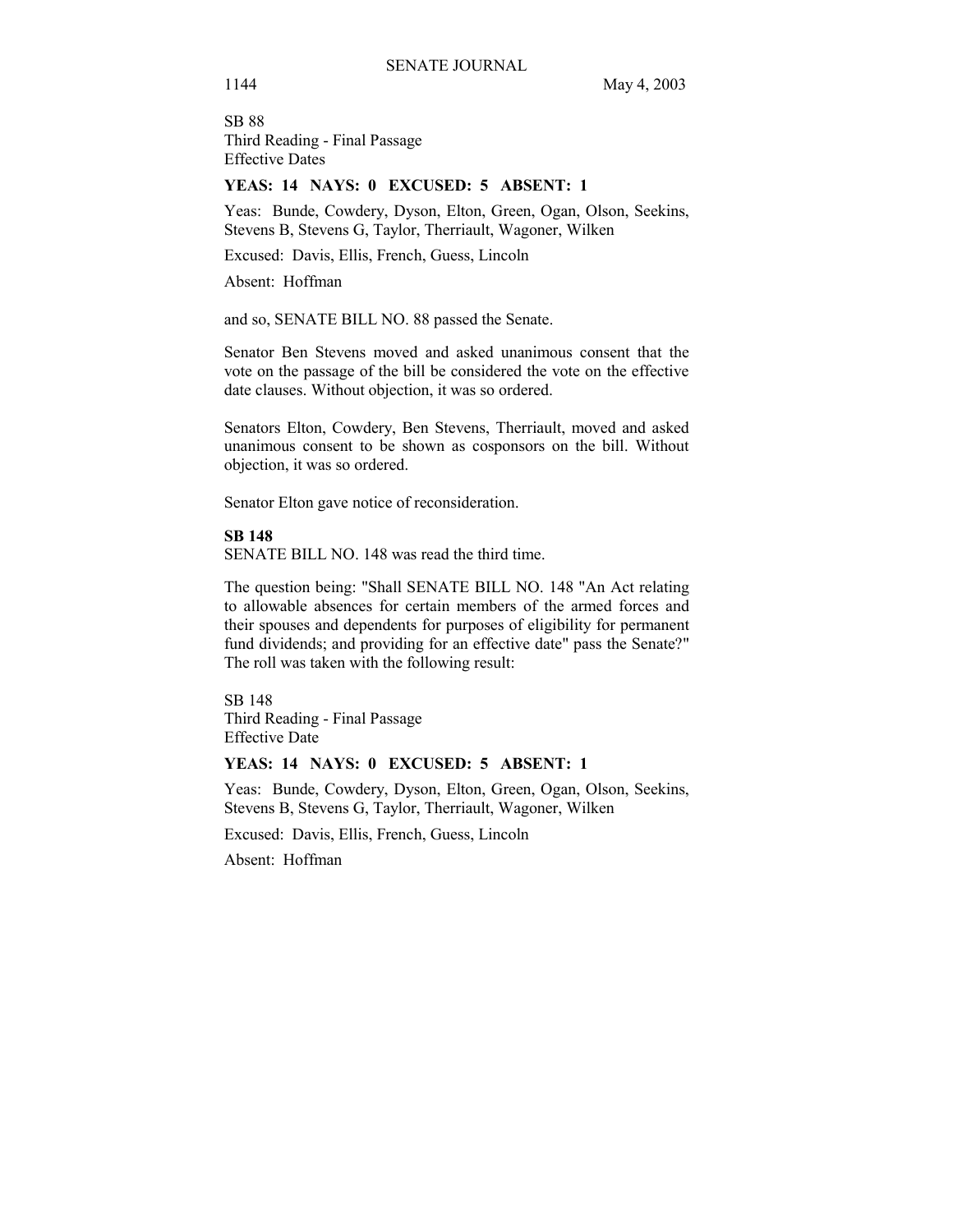May 4, 2003 1145

and so, SENATE BILL NO. 148 passed the Senate.

Senator Ben Stevens moved and asked unanimous consent that the vote on the passage of the bill be considered the vote on the effective date clause. Without objection, it was so ordered.

Senator Elton gave notice of reconsideration.

#### **SB 173**

SENATE BILL NO. 173 was read the third time.

The question being: "Shall SENATE BILL NO. 173 "An Act repealing statutes pertaining to the Alaska Science and Technology Foundation and transferring money in the foundation's endowment; repealing statutes relating to the BIDCO assistance program; repealing statutes pertaining to the international trade and business endowment and transferring money in the international trade and business endowment; transferring oversight administration of outstanding Alaska Science and Technology Foundation loans and grants to the Alaska Industrial Development and Export Authority; establishing an Alaska BIDCO assistance program to be administered by the Department of Community and Economic Development; making conforming amendments; and providing for an effective date" pass the Senate?" The roll was taken with the following result:

SB 173

Third Reading - Final Passage

### **YEAS: 12 NAYS: 2 EXCUSED: 5 ABSENT: 1**

Yeas: Bunde, Cowdery, Dyson, Green, Ogan, Seekins, Stevens B, Stevens G, Taylor, Therriault, Wagoner, Wilken

Nays: Elton, Olson

Excused: Davis, Ellis, French, Guess, Lincoln

Absent: Hoffman

and so, SENATE BILL NO. 173 passed the Senate.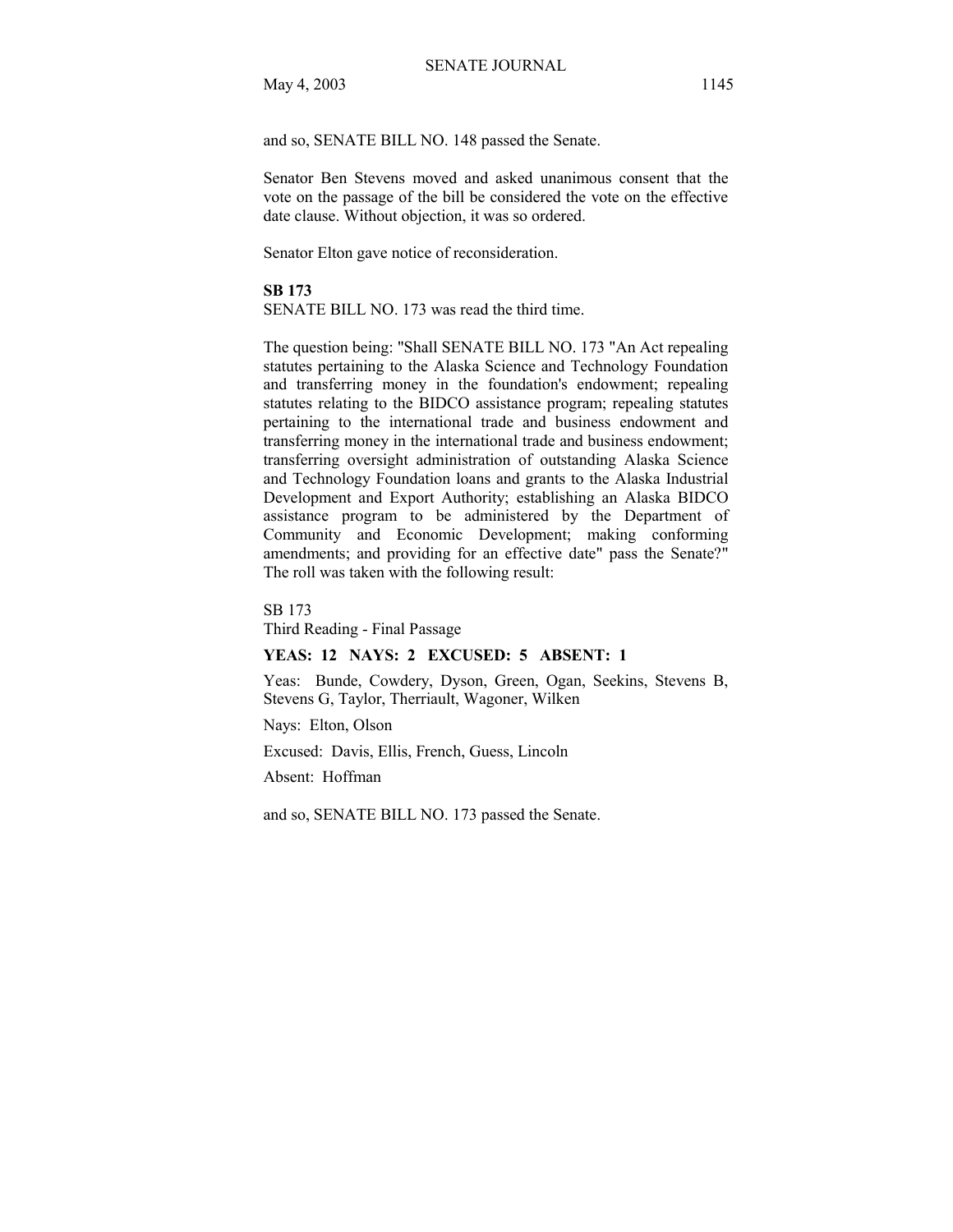Senator Ben Stevens moved for the adoption of the effective date clause.

The question being: "Shall the effective date clause be adopted?" The roll was taken with the following result:

SB 173

Effective Date Clause

### **YEAS: 12 NAYS: 2 EXCUSED: 5 ABSENT: 1**

Yeas: Bunde, Cowdery, Dyson, Green, Ogan, Seekins, Stevens B, Stevens G, Taylor, Therriault, Wagoner, Wilken

Nays: Elton, Olson

Excused: Davis, Ellis, French, Guess, Lincoln

Absent: Hoffman

and so the effective date clause failed to be adopted.

Senator Ben Stevens gave notice of reconsideration on SENATE BILL 173(efd fld) "An Act repealing statutes pertaining to the Alaska Science and Technology Foundation and transferring money in the foundation's endowment; repealing statutes relating to the BIDCO assistance program; repealing statutes pertaining to the international trade and business endowment and transferring money in the international trade and business endowment; transferring oversight administration of outstanding Alaska Science and Technology Foundation loans and grants to the Alaska Industrial Development and Export Authority; establishing an Alaska BIDCO assistance program to be administered by the Department of Community and Economic Development; making conforming amendments."

#### **Citations**

In Memoriam – Faye Connolly Senator(s) French, Therriault, Bunde, Cowdery, Davis, Dyson, Elton, Green, Guess, Hoffman, Lincoln, Ogan, Seekins, Ben Stevens, Gary Stevens, Taylor, Wagoner, Wilken Representative(s) Berkowitz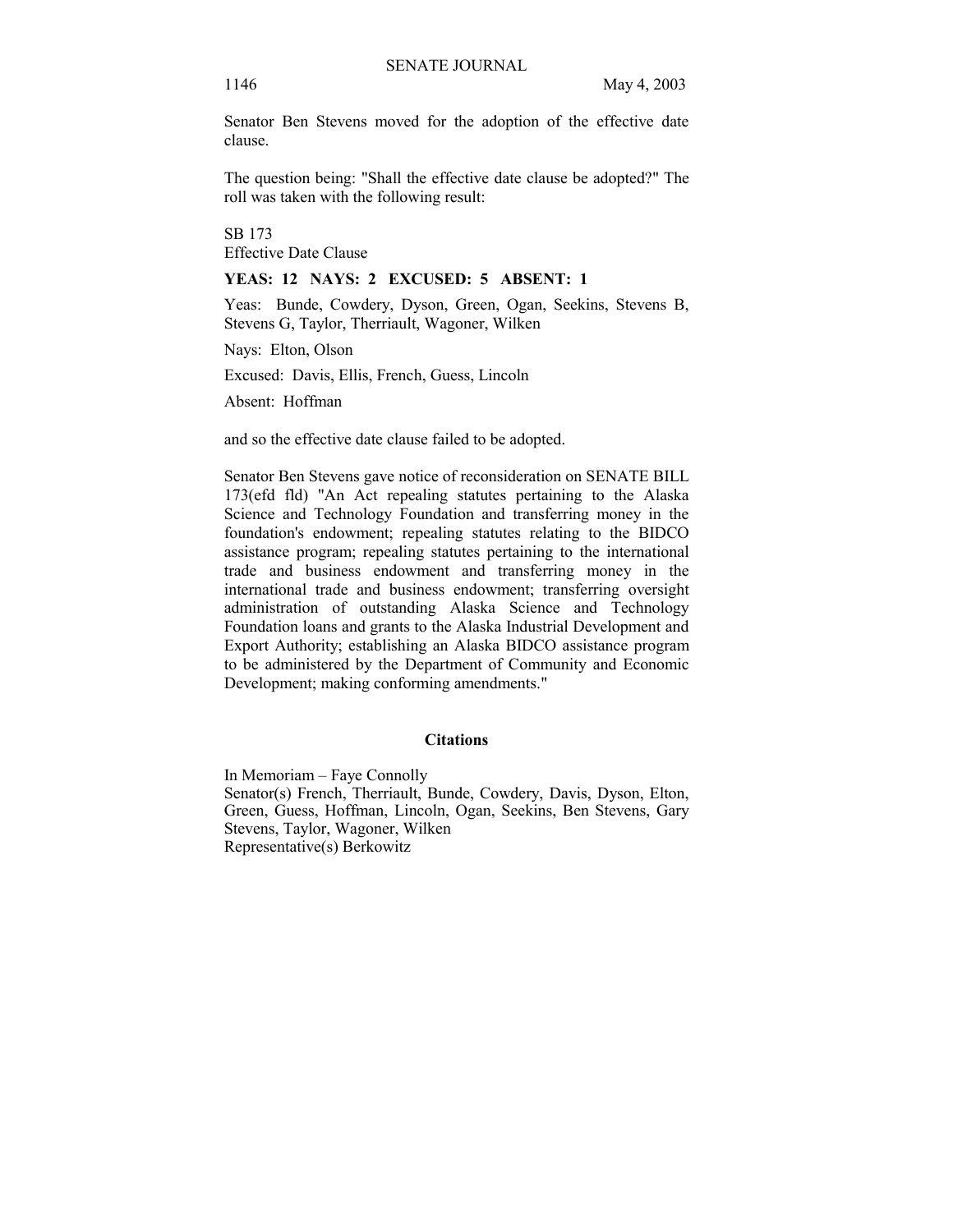In Memoriam - Mildred Kagoona Sage Representative(s) Joule Senator(s) Olson, Therriault, Bunde, Cowdery, Davis, Dyson, Elton, Green, Guess, Hoffman, Lincoln, Ogan, Seekins, Ben Stevens, Gary Stevens, Taylor, Wagoner, Wilken

Senator Ben Stevens moved and asked unanimous consent that the citations be adopted. Without objection, the citations were adopted and referred to the Secretary for transmittal.

### **Unfinished Business**

## **SB 89**

The reconsideration on CS FOR SENATE BILL NO. 89(JUD) am "An Act amending the Regulation of Lobbying Act and the definition of 'lobbyist' as it applies in the act setting standards of conduct for legislators and legislative employees; and amending the Regulation of Lobbying Act and the legislative standards of conduct to allow a lobbyist to give and a person covered by legislative standards of conduct to accept tickets to a charity event during a legislative session" was not taken up this legislative day and the bill was referred to the Secretary for engrossment.

#### **SB 155**

The reconsideration on CS FOR SENATE BILL NO. 155(RES) "An Act relating to predator control programs; and providing for an effective date" was not taken up this legislative day and the bill was referred to the Secretary for engrossment.

#### **HCR 7**

The reconsideration on CS FOR HOUSE CONCURRENT RESOLUTION NO. 7(RLS) Proposing an amendment to the Uniform Rules of the Alaska State Legislature relating to executive sessions of legislative bodies; and providing for an effective date for the amendment, was not taken up this legislative day and the resolution was signed by the President and Secretary and returned to the House.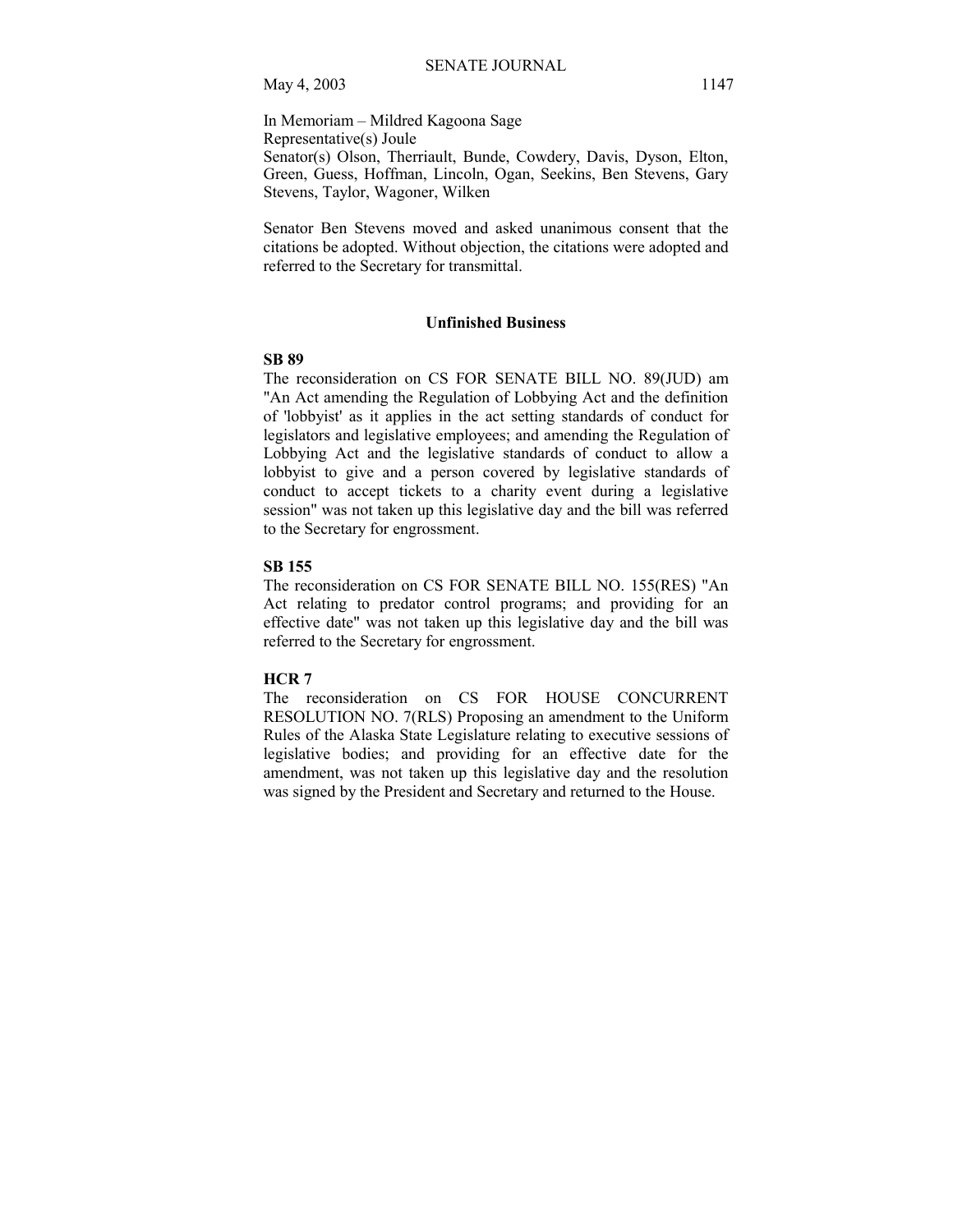#### **Announcements**

Announcements are at the end of the journal.

#### **Engrossment**

### **SB 89**

CS FOR SENATE BILL NO. 89(JUD) am "An Act amending the Regulation of Lobbying Act and the definition of 'lobbyist' as it applies in the act setting standards of conduct for legislators and legislative employees; and amending the Regulation of Lobbying Act and the legislative standards of conduct to allow a lobbyist to give and a person covered by legislative standards of conduct to accept tickets to a charity event during a legislative session" was engrossed, signed by the President and Secretary and transmitted to the House for consideration.

# **SB 155**

CS FOR SENATE BILL NO. 155(RES) "An Act relating to predator control programs; and providing for an effective date" was engrossed, signed by the President and Secretary and transmitted to the House for consideration.

### **Adjournment**

Senator Ben Stevens moved and asked unanimous consent that the Senate stand in adjournment until 11:00 a.m., May 5, 2003. Without objection, the Senate adjourned at 10:50 a.m.

> Kirsten Waid Secretary of the Senate

> > June 2003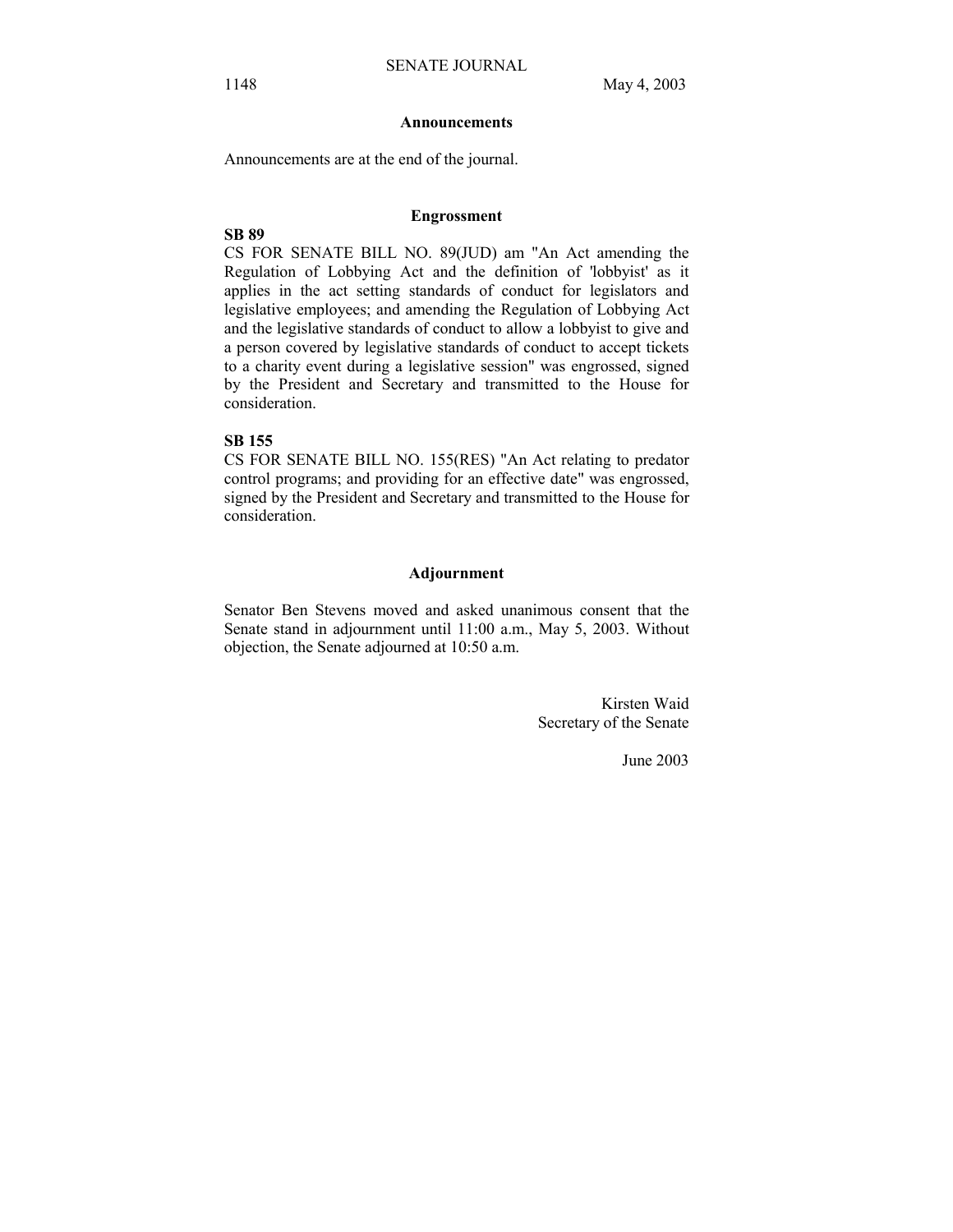#### **Announcements**

Americans with Disabilities Act Notice - Persons with disabilities who require special accommodation or alternative communication formats to access committee meetings may contact the appropriate committee office or the Legislative Information Office in their community. Reasonable advance notice is needed to accommodate the request. For further information, call the ADA Coordinator at 465-3854 Voice/465-4980 TDD.

### **STANDING COMMITTEES**

+ indicates teleconference

= indicates bill previously heard/scheduled

### **COMMUNITY & REGIONAL AFFAIRS**

| <b>May 05</b> | Monday | <b>Fahrenkamp 203</b>                        | 1:30 PM |
|---------------|--------|----------------------------------------------|---------|
|               |        | + HB 194 REGIONAL DEVELOPMENT ORG TAX CREDIT |         |
|               |        |                                              |         |

|     | Mav 07 | Wednesday                           | Fahrenkamp 203                            | $1:30$ PM |
|-----|--------|-------------------------------------|-------------------------------------------|-----------|
| $+$ |        |                                     | SCR 12 BOROUGH INCORPORATION: UNORG AREAS |           |
|     |        | $\le$ Testimony by Invitation Only> |                                           |           |

----------------------------------------

#### **FINANCE**

| May 05 Monday |  |                                                              | <b>Senate Finance 532</b>                       | $9:00~\mathrm{AM}$ |
|---------------|--|--------------------------------------------------------------|-------------------------------------------------|--------------------|
|               |  | += HB 9 HOME INSPECTORS/CONTRACTORS                          |                                                 |                    |
|               |  | + SB 168 CIGARETTE SALE/DISTRIBUTION                         |                                                 |                    |
|               |  | + SB 114 INCREASE BUSINESS LICENSE FEE                       |                                                 |                    |
|               |  |                                                              | + SB 177 PERS/TRS COLA FOR ACTIVE DUTY MILITARY |                    |
| $+$           |  |                                                              | HB 90 TAX CREDIT:SALMON DEVELOPMENT/UTILIZATION |                    |
| $+$           |  | Bills Previously Heard/Scheduled                             |                                                 |                    |
|               |  | <committee 5="" may="" pm="" recess="" until=""></committee> |                                                 |                    |

#### **May 06 Tuesday Senate Finance 532 9:00 AM**

- + HB 57 ROYALTY GAS CONTRACTS
- + HB 170 MOTOR VEHICLE REGISTRATION FEES<br>+ HB 203 AIDEA DIVIDENDS TO STATE HB 203 AIDEA DIVIDENDS TO STATE
- + HB 79 AK REGIONAL ECONOMIC ASSISTANCE PROGRAM
- + Bills Previously Heard/Scheduled
	- <Committee may recess until 5 pm>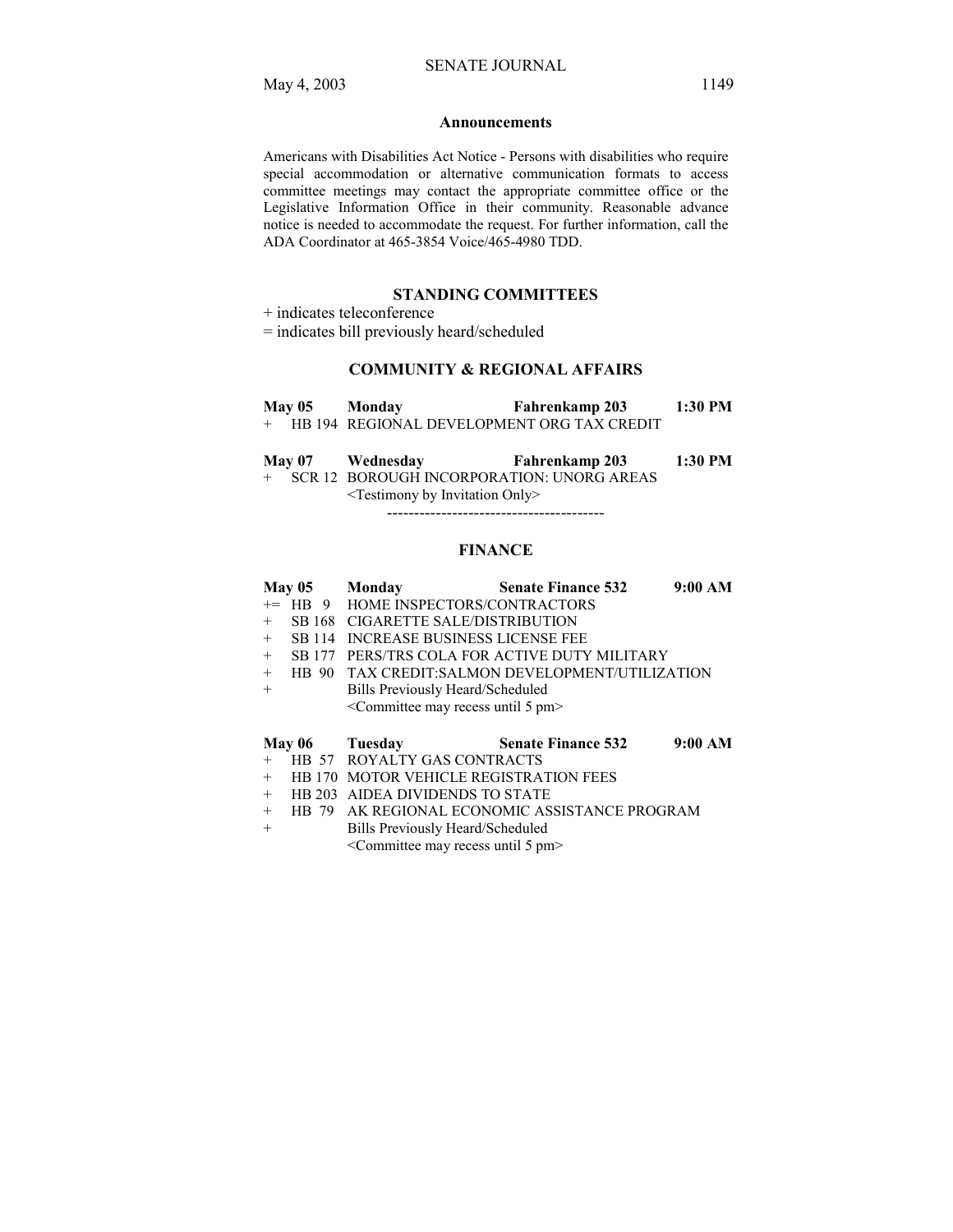# **FINANCE (continued)**

|               |  | May 07 Wednesday                          | <b>Senate Finance 532</b>                         | 9:00 AM   |
|---------------|--|-------------------------------------------|---------------------------------------------------|-----------|
| $+$           |  | HB 256 DIVIDEND PAYMENT TO STATE BY AHFC  |                                                   |           |
| $+$           |  |                                           | SB 31 RAILROAD UTILITY CORRIDOR TO & IN CANADA    |           |
| $+$           |  | Bills Previously Heard/Scheduled          |                                                   |           |
|               |  |                                           |                                                   |           |
|               |  |                                           |                                                   |           |
|               |  |                                           | <b>HEALTH, EDUCATION &amp; SOCIAL SERVICES</b>    |           |
| <b>May 05</b> |  | Monday                                    | <b>Butrovich 205</b>                              | $1:30$ PM |
|               |  |                                           | + SB 202 EDUCATION FUNDING & PUPIL TRANSPORTATION |           |
|               |  | + SB 145 REEMPLOYMENT OF RETIRED TEACHERS |                                                   |           |
|               |  | Bills Previously Heard/Scheduled          |                                                   |           |
|               |  |                                           |                                                   |           |
| May 07        |  | Wednesday                                 | <b>Butrovich 205</b>                              | $1:30$ PM |
|               |  | Medicaid Funding and Program Issues:      |                                                   |           |
|               |  | Federal Center for Medicare and Medicaid  |                                                   |           |
|               |  | <b>Services</b>                           |                                                   |           |
|               |  | Bills Previously Heard/Scheduled          |                                                   |           |
|               |  |                                           |                                                   |           |
| May 09        |  | Friday                                    | <b>Butrovich 205</b>                              | $1:30$ PM |
|               |  | Bills Previously Heard/Scheduled          |                                                   |           |
|               |  |                                           |                                                   |           |
|               |  |                                           |                                                   |           |

# **JUDICIARY**

|         |  | May 05 Monday                                       | <b>Beltz 211</b> 1:00 PM |  |
|---------|--|-----------------------------------------------------|--------------------------|--|
|         |  | += SB 175 LIABILITY:RECREATIONAL ACTIVITY/BOATS/AIR |                          |  |
|         |  | += SB 176 CIVIL LIABILITY FOR LIVESTOCK ACTIVITIES  |                          |  |
|         |  | $+=$ HB 114 ISSUANCE OF SEARCH WARRANTS             |                          |  |
|         |  | $+=$ HB 177 CONCEALED HANDGUNS                      |                          |  |
| $+$ $-$ |  | Bills Previously Heard/Scheduled                    |                          |  |
|         |  |                                                     |                          |  |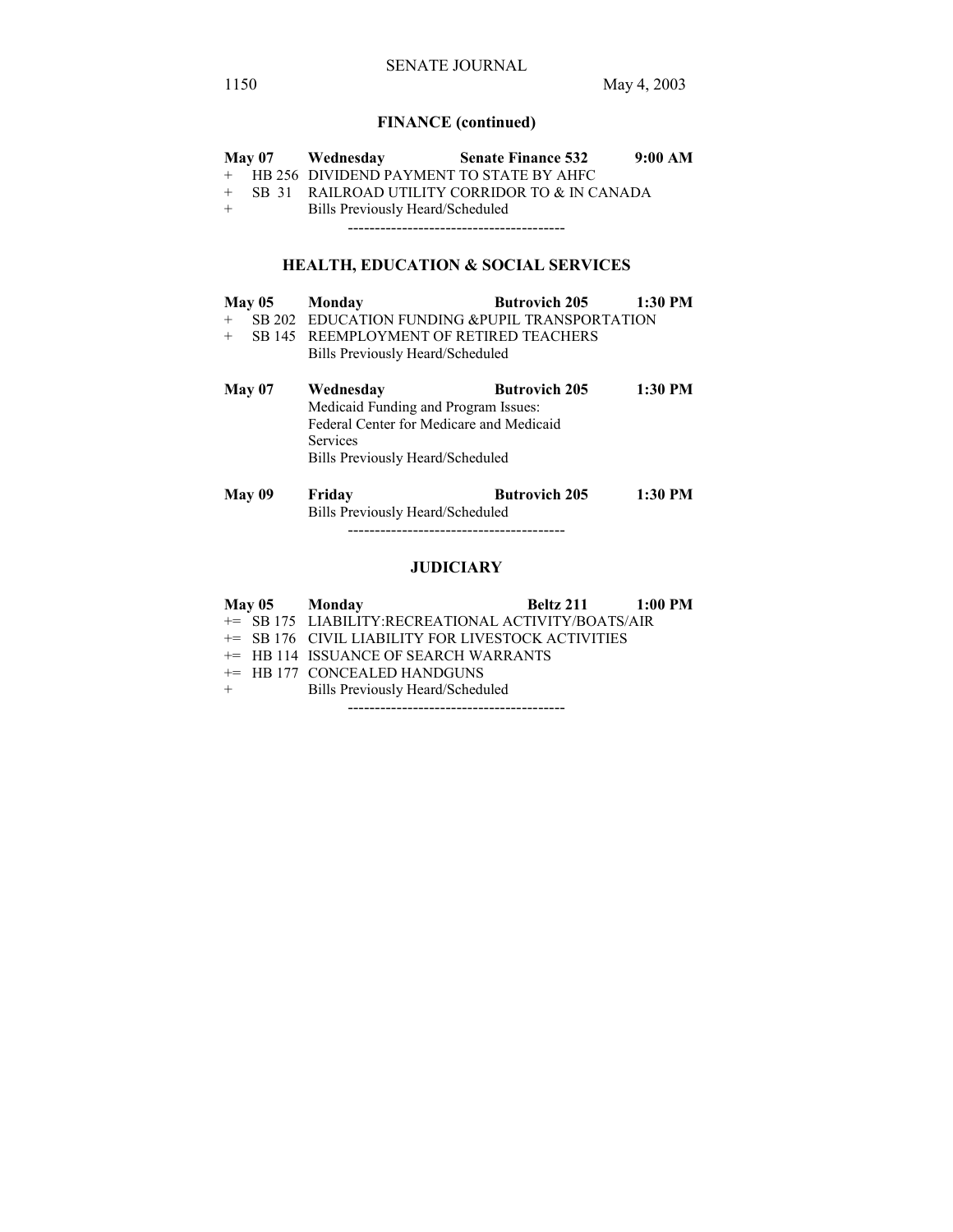## SENATE JOURNAL

# **LABOR & COMMERCE**

|        | May 06 | Tuesday                                         | Beltz 211         | $1:30$ PM |
|--------|--------|-------------------------------------------------|-------------------|-----------|
| $+$    |        | SB 192 DOL TEACHERS AND TRAINING PROGRAMS       |                   |           |
| $+$    |        | SB 210 WAGE AND HOUR OVERTIME COMPUTATION       |                   |           |
| $^{+}$ |        | SB 154 NURSE EDUC LOAN REPAYMENT PROGRAM        |                   |           |
| $+$    |        | <b>HB 51 LABELING OF PRESCRIBED DRUGS</b>       |                   |           |
| $+$    | SB 32  | INSURANCE FOR MOTOR VEHICLE REPAIRS             |                   |           |
|        |        | Bills Previously Heard/Scheduled                |                   |           |
| $+=$   |        | SB 102 CHARITABLE GAMING REVENUE                |                   |           |
|        |        | <listen only="" teleconference=""></listen>     |                   |           |
|        |        |                                                 |                   |           |
|        |        |                                                 |                   |           |
|        |        | May 08 Thursday                                 | Beltz 211 1:30 PM |           |
| $+$    |        | HB 151 DWELLING DESIGN/CONSTRUCTION CLAIMS      |                   |           |
| $+$    |        | SB 181 EXAM FOR CPA'S                           |                   |           |
| $^{+}$ |        | HB 120 SERVICE CONTRACT SALES ARE NOT INSURANCE |                   |           |
| $+$    |        | HB 135 MARITAL & FAMILY THERAPISTS              |                   |           |
| $^{+}$ |        | HB 194 REGIONAL DEVELOPMENT ORG TAX CREDIT      |                   |           |
|        |        | $\le$ Pending Referral $\ge$                    |                   |           |

Bills Previously Heard/Scheduled

----------------------------------------

# **RESOURCES**

| May 05 Monday |                                                   | <b>Butrovich 205</b> | 3:30 PM |
|---------------|---------------------------------------------------|----------------------|---------|
|               | += SB 149 REPEAL CERTAIN TIMBER SALE REQUIREMENTS |                      |         |
|               | + SB 185 ROYALTY REDUCTION ON CERTAIN OIL         |                      |         |
|               | Confirmation Hearings:                            |                      |         |
|               | Board of Fisheries                                |                      |         |
|               | Bills Previously Heard/Scheduled                  |                      |         |

----------------------------------------

# **STATE AFFAIRS**

|  | May 06 Tuesday                                      | Beltz 211 | $3:30$ PM |
|--|-----------------------------------------------------|-----------|-----------|
|  | SB 203 OFFICE OF ADMINISTRATIVE HEARINGS            |           |           |
|  | + HB 81 MOTOR VEHICLE EMISSIONS INSPECTION          |           |           |
|  | $=$ HB 14 PERMANENT FUND ALLOWABLE ABSENCES         |           |           |
|  | $=$ SJR 18 CONST. AM: PF APPROPS/INFLATION-PROOFING |           |           |

Bills Previously Heard/Scheduled